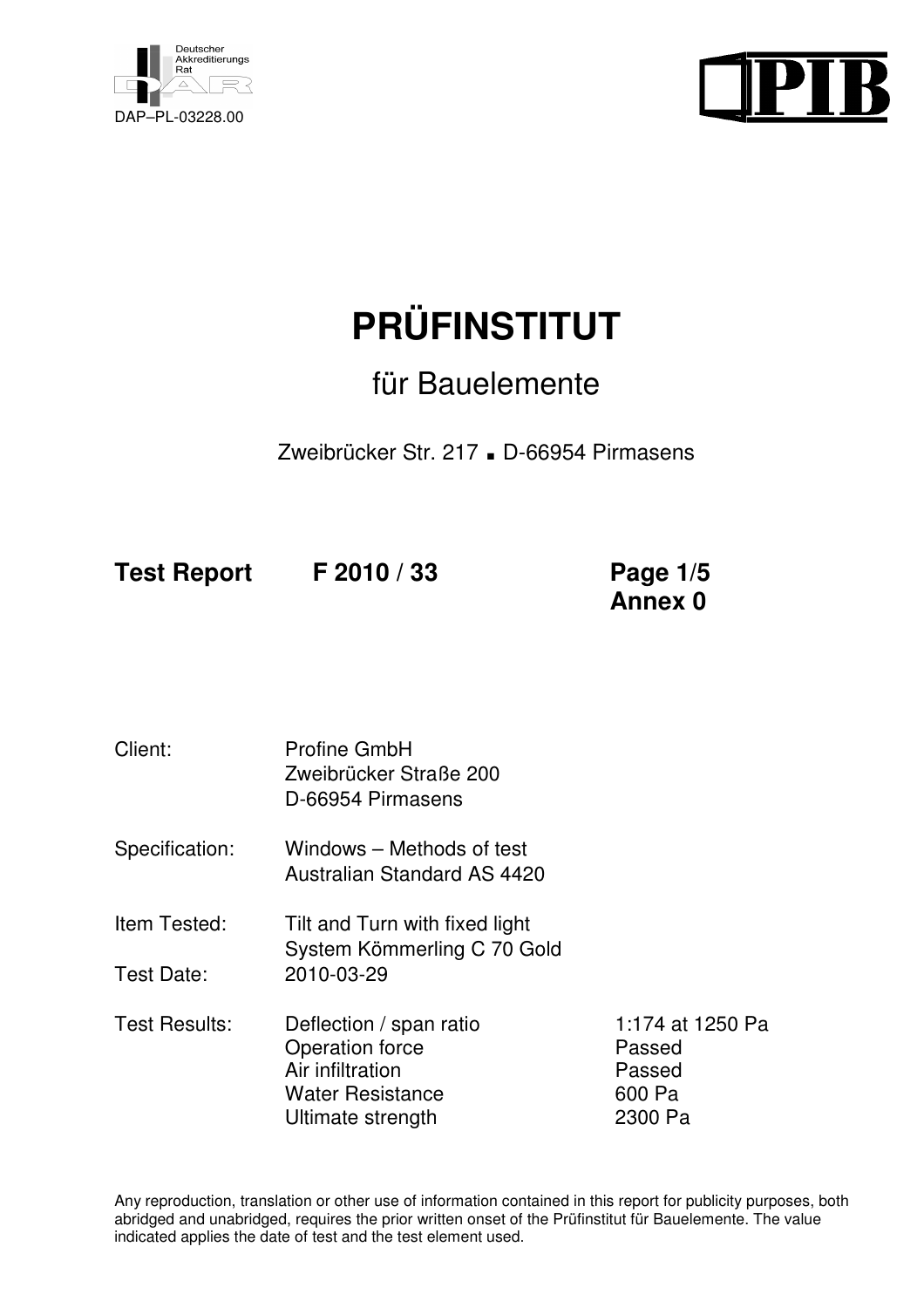|               | Windows – Methods of Test<br><b>Test Report</b>        |            |
|---------------|--------------------------------------------------------|------------|
|               | F 2010/33<br>Australian Standard AS 4420.0 - AS 4420.6 |            |
|               |                                                        | Page $2/5$ |
| <b>Client</b> | <b>Profine GmbH</b>                                    |            |
|               | Zweibrücker Straße 200, D-66954 Pirmasens              |            |

#### **1. General Information**

Profine GmbH, Germany commissioned the PIB (Test institute for building elements) in Pirmasens, Germany on February  $26<sup>th</sup>$  2010 to perform a testing of a window according to the Australian Standard for windows testing AS 4420 in accordance to the requirements of AS 2047.

The item tested is a Tilt and Turn Window with fixed light. The element size is 1.600 x 2.145 [m]. Date of delivery of the test specimen February 26<sup>th</sup> 2010.

The client supplied the PIB with drawings, description of the test samples including profile references and a manual. These documents represent accurately the test sample in all respects.

| Sample type:   | Tilt and Turn window with fixed light                                                                                           | Manufacturer:                                 | profine GmbH<br><b>Berlin</b> |                 |                          |  |
|----------------|---------------------------------------------------------------------------------------------------------------------------------|-----------------------------------------------|-------------------------------|-----------------|--------------------------|--|
| System:        | Kömmerling C70 Gold                                                                                                             |                                               |                               | <b>Profiles</b> |                          |  |
| Material:      | PVC-U                                                                                                                           |                                               | Profiles reference            | Frame           | 7507                     |  |
| Element size:  | $1600 \times 2145$ (w x h)<br>3.4                                                                                               | [mm]<br>[m²]                                  |                               | Sash            | 373                      |  |
| Sash size:     | 748 x 2068                                                                                                                      | [mm]                                          |                               | Mullion         | 7536                     |  |
| Opening joint: | 5,63                                                                                                                            | [m]                                           |                               | Glazing bead    | 320                      |  |
| Construction:  | Mitred, welded and grooved joints                                                                                               | [mm]                                          | Reinforcement<br>reference    | Frame           | 676                      |  |
| Glass:         | Doubled glazed, 4-16-4, sealed unit                                                                                             | [mm]                                          |                               | Sash            | 677                      |  |
| Fittings:      | Winkhaus tilt and turn system operated<br>by a single handle                                                                    |                                               |                               | Mullion         | 655                      |  |
| Drainage:      | Frame: 4 slots 5x25 mm per field from the<br>rebate into the pre chamber and 3 slots 5x25<br>mm from the pre-chamber to outside |                                               | gaskets                       | Frame           | <b>PCE</b>               |  |
|                |                                                                                                                                 |                                               |                               | Sash:           | <b>PCE</b>               |  |
|                |                                                                                                                                 | Sash: 2 slots 5x25 mm top and bottom per sash |                               | Glazing         | Inner: PCE<br>Outer: PCE |  |

#### **2. Description of the sample**

#### **3. Performance**

The test rig is a model from K+S Schulten, Germany. On the rig elements up to 3.7 m wide and 2.5 m high can be tested. The centrifugal van reaches 250m<sup>3</sup>/h and a maximum pressure difference of +/- 3000 Pa.

The test sequences are programmed and the test performance is operated by the computer. All data are electronically measured and saved on a data base.

The test elements were mounted in a metal subframe to fix on the test rig.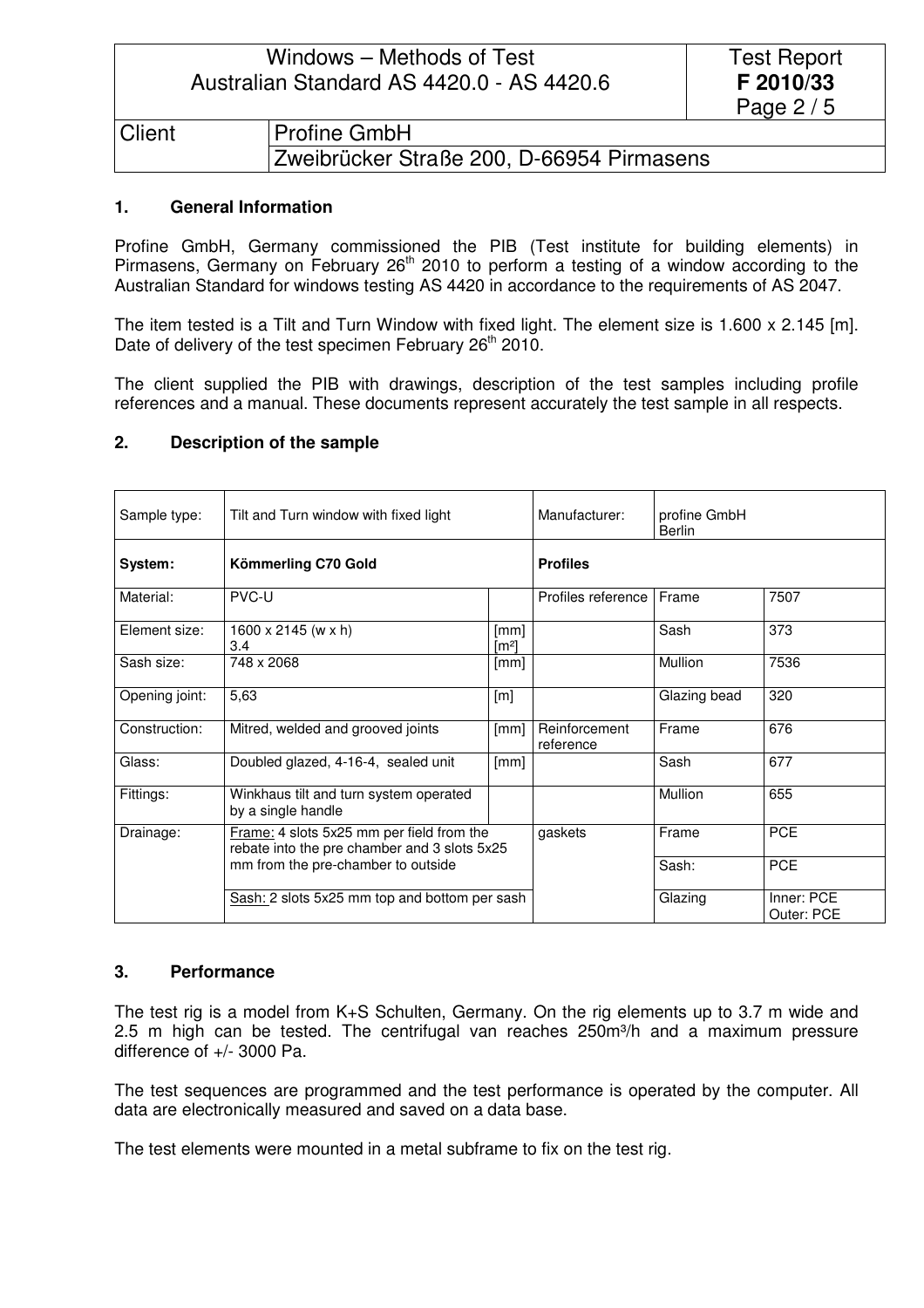### Windows – Methods of Test Australian Standard AS 4420.0 - AS 4420.6

|               |                                           | Page $3/5$ |
|---------------|-------------------------------------------|------------|
| <b>Client</b> | <b>Profine GmbH</b>                       |            |
|               | Zweibrücker Straße 200, D-66954 Pirmasens |            |

Test Report **F 2010/33**

#### **4. Examination and Test**

| 29th March 2010<br>Date of Test:<br>Air pressure [hPa]<br>-20<br>1012<br>Temperature °C: |
|------------------------------------------------------------------------------------------|
|------------------------------------------------------------------------------------------|

#### **4.1 Deflection Test according to AS 4420.2**

The test procedure follows AS 4420.2. The span (A-B) was 2105 mm

Maximum deflection at l/150 ->14.0 mm, at l/180 -> 11.7 mm and at l/250 -> 8.4 mm

| <b>Pressure</b><br>[Pa] | <b>Duration</b><br>[min] | <b>Displacement [mm]</b> |            |               | Mid span<br>deflection<br>[mm] | <b>Deflection</b><br>ratio |
|-------------------------|--------------------------|--------------------------|------------|---------------|--------------------------------|----------------------------|
|                         |                          | (A, top)                 | 2 (C, mid) | 3 (B, bottom) |                                |                            |
| $\Omega$                |                          | $-0,1$                   | 0,0        | 0,0           | 0,1                            |                            |
| 250                     |                          | 0,1                      | 2.4        | 0,0           | 2,4                            | 1:877                      |
| 500                     |                          | 0,4                      | 5,0        | 0,2           | 4,7                            | 1:448                      |
| 750                     |                          | 0,7                      | 7,5        | 0,3           | 7,0                            | 1:300                      |
| 1000                    |                          | 0,9                      | 10,2       | 0,5           | 9,5                            | 1:222                      |
| 1250                    |                          | 1,3                      | 13,0       | 0,7           | 12,0                           | 1:175                      |
| 1500                    |                          | 1,6                      | 15,7       | 1,0           | 14,4                           | 1:46                       |
| 1750                    |                          | 2,0                      | 18,6       | 1,2           | 17,0                           | 1:124                      |
| 2000                    |                          | 2,4                      | 21,4       | 1,5           | 19,5                           | 1:108                      |
| 0                       | 2                        | 0,0                      | 0,8        | 0,2           | 0,7                            |                            |

| <b>Pressure</b><br>[Pa] | <b>Duration</b><br>[min] | <b>Displacement [mm]</b> |            |               | Mid span<br>deflection<br>[mm] | <b>Deflection</b><br>ratio |
|-------------------------|--------------------------|--------------------------|------------|---------------|--------------------------------|----------------------------|
|                         |                          | (A, top)                 | 2 (C, mid) | 3 (B, bottom) |                                |                            |
| $\Omega$                |                          | 0                        |            | 0             | $\Omega$                       |                            |
| $-250$                  |                          | $-0,2$                   | $-2,3$     | $-0,0$        | $-2,2$                         | 1:957                      |
| $-500$                  |                          | $-0,5$                   | $-5,1$     | $-0,3$        | $-4,7$                         | 1:448                      |
| $-750$                  |                          | $-0,7$                   | $-7,7$     | $-0,5$        | $-7,1$                         | 1:297                      |
| $-1000$                 |                          | $-1,0$                   | $-10,4$    | $-0,7$        | $-9,6$                         | 1:219                      |
| - 1250                  |                          | $-1,3$                   | $-13,2$    | $-0,9$        | $-12,1$                        | 1:174                      |
| $-1500$                 |                          | $-1,5$                   | $-15,9$    | $-1,1$        | $-14,6$                        | 1:144                      |
| $-1750$                 |                          | $-1,8$                   | $-18,7$    | $-1,3$        | $-17,1$                        | 1:123                      |
| $-2000$                 |                          | $-2,0$                   | $-21,6$    | $-1,5$        | $-19,9$                        | 1:106                      |
|                         | 2                        | $-0,2$                   | $-0,8$     | $-0,3$        | $-0,2$                         |                            |

#### **Result:**

| <b>Building type</b> | <b>Max deflection</b><br>ratio | Serviceability design wind<br>pressure |
|----------------------|--------------------------------|----------------------------------------|
| housing              | 1:150                          | 1 250 Pa                               |
| residential          | 1:180                          | 1 000 Pa                               |
| commercial           | 1:250                          | 750 Pa                                 |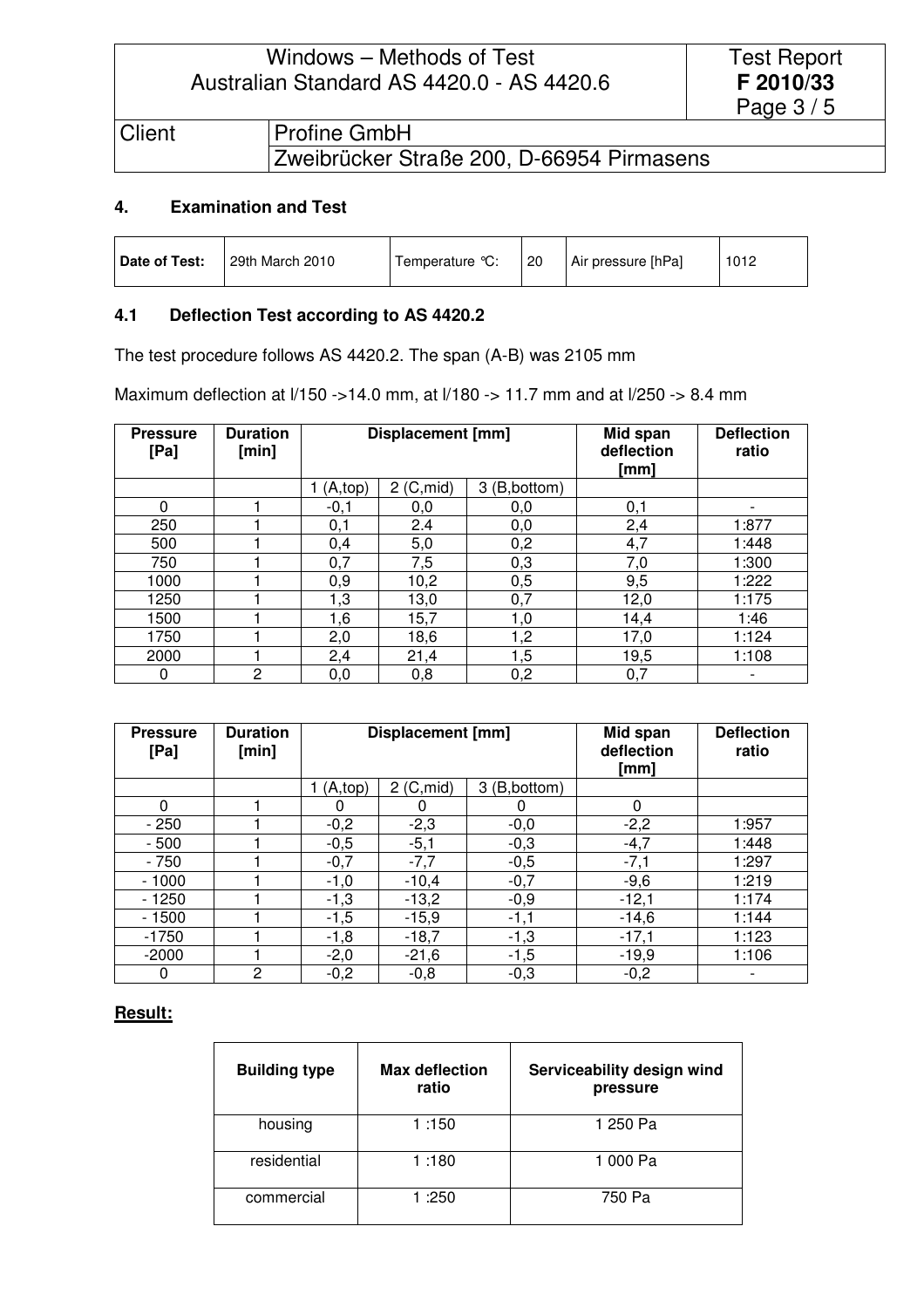|        | Windows – Methods of Test<br>Australian Standard AS 4420.0 - AS 4420.6 | <b>Test Report</b><br>F 2010/33<br>Page $4/5$ |  |
|--------|------------------------------------------------------------------------|-----------------------------------------------|--|
| Client |                                                                        | <b>Profine GmbH</b>                           |  |
|        |                                                                        | Zweibrücker Straße 200, D-66954 Pirmasens     |  |

#### **4.2 Operation force test according to AS 4420.3**

The test procedure follows AS 4420.3

| <b>Force</b>   | <b>Tilt and Turn</b> |
|----------------|----------------------|
| to open handle | 4.5 Nm               |

#### **4.3 Air Infiltration Test according to AS 4420.4**

| Pressure [Pa] | <b>Duration [sec]</b> | Total $[m^3/h]$ | Total [L/s]<br>$*0.278$ | Air infiltration L/sm <sup>2</sup><br>Area = $3.4 \text{ m}^2$ |
|---------------|-----------------------|-----------------|-------------------------|----------------------------------------------------------------|
| 0             | 15                    | 0               | 0                       | 0                                                              |
| 75            | 15                    | 3,54            | 0,98                    | 0,29                                                           |
| 150           | 15                    | 6,45            | 1,79                    | 0,53                                                           |
| 0             | 15                    | 0               | $\Omega$                | 0                                                              |
| $-75$         | 15                    | 2,81            | 0,78                    | 0,23                                                           |
| $-150$        | 15                    | 4,20            | 1,17                    | 0,34                                                           |

The test procedure follows AS 4420.4

The maximum air infiltration according to AS 2047 should be less than 1 l/sm<sup>2</sup> at 75 Pa and less than 1.6 l/sm² at 150 Pa for air-conditioned building types. The measured air infiltration fulfils this requirement.

#### **Air infiltration test for air conditioned building type passed**